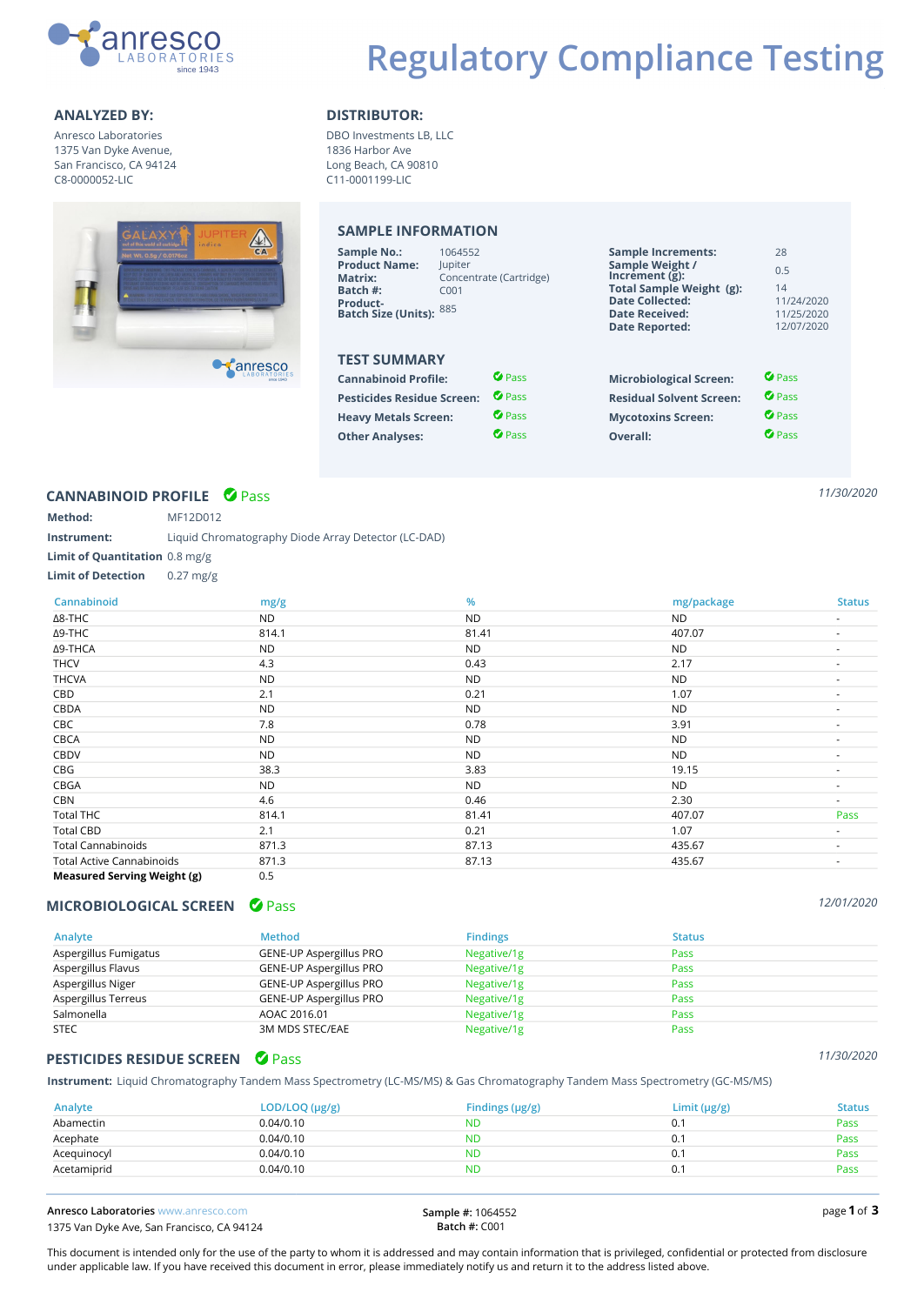

# **Regulatory Compliance Testing**

| Analyte                 | LOD/LOQ (µg/g) | Findings (µg/g)        | Limit $(\mu g/g)$ | <b>Status</b> |
|-------------------------|----------------|------------------------|-------------------|---------------|
| Aldicarb                | 0.04/0.10      | <b>ND</b>              | 0.04              | Pass          |
| Azoxystrobin            | 0.04/0.10      | <b>ND</b>              | 0.1               | Pass          |
| Bifenazate              | 0.04/0.10      | <b>ND</b>              | 0.1               | Pass          |
| Bifenthrin              | 0.20/0.50      | <b>ND</b>              | 3.0               | Pass          |
| <b>Boscalid</b>         | 0.04/0.10      | <b>ND</b>              | 0.1               | Pass          |
| Captan                  | 0.25/0.70      | <b>ND</b>              | 0.7               | Pass          |
| Carbaryl                | 0.20/0.50      | <b>ND</b>              | 0.5               | Pass          |
| Carbofuran              | 0.04/0.10      | <b>ND</b>              | 0.04              | Pass          |
| Chlorantraniliprole     | 0.04/0.10      | <b>ND</b>              | 10.0              | Pass          |
| Chlordane               | 0.04/0.10      | <b>ND</b>              | 0.04              | Pass          |
| Chlorfenapyr            | 0.04/0.10      | <b>ND</b>              | 0.04              | Pass          |
| Chlorpyrifos            | 0.04/0.10      | <b>ND</b>              | 0.04              | Pass          |
| Clofentezine            | 0.04/0.10      | <b>ND</b>              | 0.1               | Pass          |
| Coumaphos               | 0.04/0.10      | <b>ND</b>              | 0.04              | Pass          |
| Cyfluthrin              | 0.70/2.00      | <b>ND</b>              | 2.0               | Pass          |
| Cypermethrin            | 0.35/1.00      | <b>ND</b>              | 1.0               | Pass          |
| Daminozide              | 0.04/0.10      | <b>ND</b>              | 0.04              | Pass          |
| DDVP (Dichlorvous)      | 0.04/0.10      | <b>ND</b>              | 0.04              | Pass          |
| Diazinon                | 0.04/0.10      | <b>ND</b>              | 0.1               | Pass          |
| Dimethoate              | 0.04/0.10      | <b>ND</b>              | 0.04              | Pass          |
| Dimethomorph            | 0.04/0.10      | <b>ND</b>              | 2.0               | Pass          |
| Ethoprop(hos)           | 0.04/0.10      | <b>ND</b>              | 0.04              | Pass          |
| Etofenprox              | 0.04/0.10      | <b>ND</b>              | 0.04              | Pass          |
| Etoxazole               | 0.04/0.10      | <b>ND</b>              | 0.1               | Pass          |
| Fenhexamid              | 0.04/0.10      | <b>ND</b>              | 0.1               | Pass          |
|                         | 0.04/0.10      | <b>ND</b>              | 0.04              | Pass          |
| Fenoxycarb              |                |                        |                   |               |
| Fenpyroximate           | 0.04/0.10      | <b>ND</b><br><b>ND</b> | 0.1<br>0.04       | Pass          |
| Fipronil                | 0.04/0.10      |                        |                   | Pass          |
| Flonicamid              | 0.04/0.10      | <b>ND</b>              | 0.1               | Pass          |
| Fludioxanil             | 0.04/0.10      | <b>ND</b>              | 0.1               | Pass          |
| Hexythiazox             | 0.04/0.10      | <b>ND</b>              | 0.1               | Pass          |
| Imazalil                | 0.04/0.10      | <b>ND</b>              | 0.04              | Pass          |
| Imidacloprid            | 0.04/0.10      | <b>ND</b>              | 5.0               | Pass          |
| Kresoxim Methyl         | 0.04/0.10      | <b>ND</b>              | 0.1               | Pass          |
| Malathion               | 0.20/0.50      | <b>ND</b>              | 0.5               | Pass          |
| Metalaxyl               | 0.04/0.10      | <b>ND</b>              | 2.0               | Pass          |
| Methiocarb              | 0.04/0.10      | <b>ND</b>              | 0.04              | Pass          |
| Methomyl                | 0.04/0.10      | <b>ND</b>              | 1.0               | Pass          |
| Methyl parathion        | 0.04/0.10      | <b>ND</b>              | 0.04              | Pass          |
| Mevinphos               | 0.04/0.10      | <b>ND</b>              | 0.04              | Pass          |
| Myclobutanil            | 0.04/0.10      | <b>ND</b>              | 0.1               | Pass          |
| Naled                   | 0.04/0.10      | <b>ND</b>              | 0.1               | Pass          |
| Oxamyl                  | 0.20/0.50      | <b>ND</b>              | 0.5               | Pass          |
| Paclobutrazol           | 0.04/0.10      | <b>ND</b>              | 0.04              | Pass          |
| Pentachloronitrobenzene | 0.04/0.10      | <b>ND</b>              | 0.1               | Pass          |
| Permethrins             | 0.10/0.25      | <b>ND</b>              | 0.5               | Pass          |
| Phosmet                 | 0.04/0.10      | <b>ND</b>              | 0.1               | Pass          |
| Piperonyl Butoxide      | 0.04/0.10      | <b>ND</b>              | 3.0               | Pass          |
| Prallethrin             | 0.04/0.10      | <b>ND</b>              | 0.1               | Pass          |
| Propiconazole           | 0.04/0.10      | <b>ND</b>              | 0.1               | Pass          |
| Propoxur                | 0.04/0.10      | <b>ND</b>              | 0.04              | Pass          |
| Pyrethrins              | 0.20/0.50      | <b>ND</b>              | 0.5               | Pass          |
| Pyridaben               | 0.04/0.10      | <b>ND</b>              | 0.1               | Pass          |
| Spinetoram              | 0.04/0.10      | <b>ND</b>              | 0.1               | Pass          |
| Spinosad                | 0.04/0.10      | <b>ND</b>              | 0.1               | Pass          |
| Spiromesifen            | 0.04/0.10      | <b>ND</b>              | 0.1               | Pass          |
| Spirotetramat           | 0.04/0.10      | <b>ND</b>              | 0.1               | Pass          |
| Spiroxamine             | 0.04/0.10      | <b>ND</b>              | 0.04              | Pass          |
| Tebuconazole            | 0.04/0.10      | <b>ND</b>              | 0.1               | Pass          |
| Thiaclorprid            | 0.04/0.10      | <b>ND</b>              | 0.04              | Pass          |
| Thiamethoxam            | 0.35/1.00      | <b>ND</b>              | 5.0               | Pass          |
| Trifloxystrobin         | 0.04/0.10      | <b>ND</b>              | 0.1               | Pass          |

# RESIDUAL SOLVENT SCREEN **O Pass**

**Instrument:** Gas Chromatography Mass Spectrometry (GC/MS)

| Analyte            | LOD/LOQ (ppm) | Findings (ppm) | Limit (ppm)     | Status |
|--------------------|---------------|----------------|-----------------|--------|
| 1.2-Dichloroethane | 0.40/1.00     | ND.            | l .U            | Pass   |
| Acetone            | 17/75         | ND             | 5000            | Pass   |
| Acetonitrile       | 1/6           | ND             | 41 <sub>C</sub> | Pass   |
|                    |               |                |                 |        |

**Anresco Laboratories** www.anresco.com 1375 Van Dyke Ave, San Francisco, CA 94124 **Sample #:** 1064552 **Batch #:** C001

**2 3**

*11/30/2020*

This document is intended only for the use of the party to whom it is addressed and may contain information that is privileged, confidential or protected from disclosure under applicable law. If you have received this document in error, please immediately notify us and return it to the address listed above.